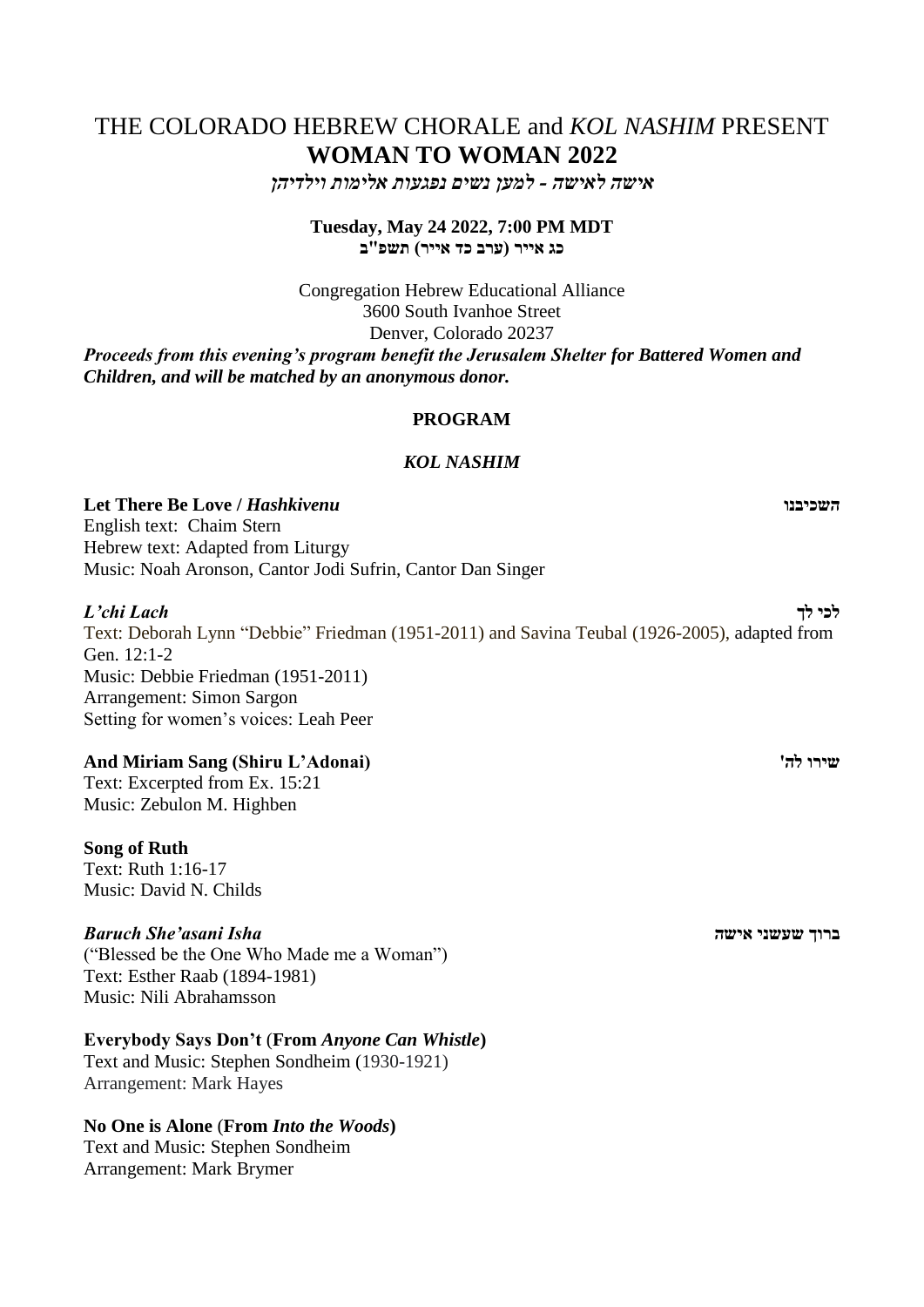# **Being Alive** (**From** *Company***(**

Text and Music: Stephen Sondheim Arranged: Mac Huff

# **COLORADO HEBREW CHORALE**

*Y'varechecha* **יברכך "**May the Lord Bless You,**"** the traditional blessing for children Text: Numbers 6:24-26, Genesis: 48:20, Liturgy Music: Gerald Cohen

# **FILM**

# **Jerusalem Shelter for Battered Women and Children**

# **COLORADO HEBREW CHORALE**

**Heal Us Now** Hebrew Text: Based on Numbers 12:13, Ps 28:9, 85:10, 118:25, and 145:18, adapted by Leon Sher. English Text and Music: Leon Sher Soloist: Eitan Kantor

#### **There Must Be Another Way** *(Einayich)* **עיניך**

Words and Music: Achinoam Nini, Mira Awad, Gil Dor Arrangement: Joshua R. Jacobson Soloists: Rachel Williams, Leah Peer

# *Al Ha-Nissim* **הנסים על**

Text: Liturgy Music and Arrangement: Mike Boxer Soloist: Eitan Kantor

# **COLORADO HEBREW CHORALE AND** *KOL NASHIM*

**עושה שלום** *Shalom Oseh* Text: Liturgy Music: Nili Abrahamsson

# *Kol Nashim***, the Women's Choir of the Colorado Hebrew Chorale**

Leah Peer, Founder and Music Director Nili Abrahamsson, Pianist Brett Bowen, Percussion

Lanie David Sherrie Davidson Jan Edwards Aviva Getschel Shira Hopson Bonnie Kossoff

Anne Lowy Leslea Mutnick Laurie Picus Tatyana Plotkin Mimi Raizen Larisa Rosendale

Claudia Trevithick Carol Kozak Ward Jessica Brodsky Weber Rachel Williams Barbara Zimmerman